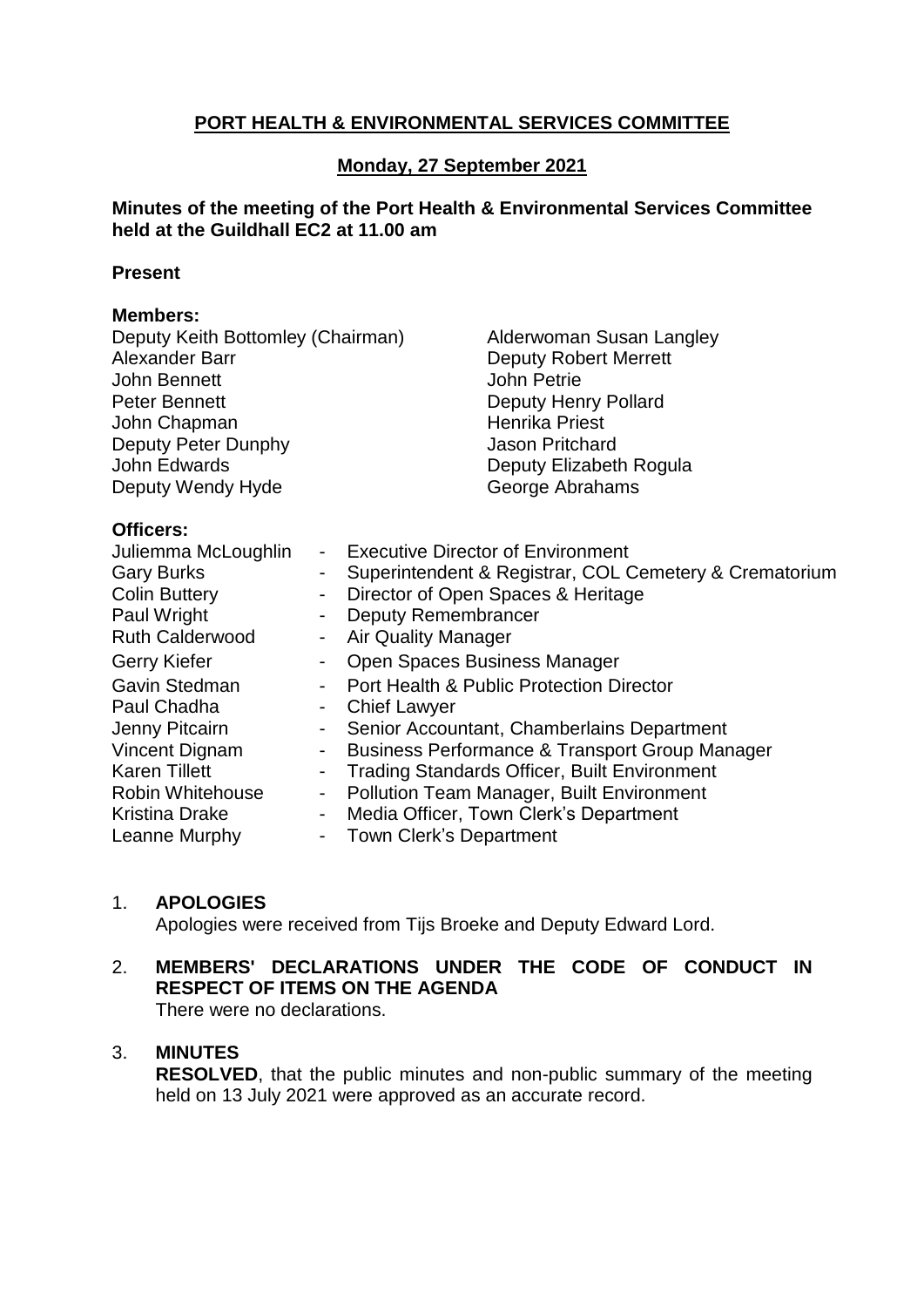#### Matters arising

With regards to the previous request for practical advice for Members to share concerning office lights, Members were advised that a formal procedure was being developed by the City Corporation. A voluntary code of practice was also being developed which could be shared with constituents. The Chairman requested Officers to provide some paragraphs for Members to share regarding light nuisance whilst this was in development.

### 4. **OUTSTANDING ACTIONS AND WORK PLAN**

The Committee received a report of the Town Clerk setting out the current list of outstanding actions:

### **Electric Vehicle Charging**

Officers confirmed electric charging points had been made available to residents and this matter was being followed up with the Planning & Transportation and Community & Children's Services Committees. Pressure continued to be put on the Landlord and a long-term plan was received. Members welcomed the arrangements made by the City Corporation and thanked Officers.

A Member noted that the arrangement was for four weeks only, and this needed to be communicated with residents, so they were aware of their options. The Member highlighted the need to help low-income residents and their transport needs. Officers agreed to share communications with residents and continue to apply pressure.

### **Measurement and mitigation options for operational rail noise from London Underground affecting the Barbican Estate**

The Chairman advised that he had a meeting with Nickie Aiken, MP for Cities of London and Westminster, who had a shared interest on tube related noise disturbance which was an issue across London. Members were advised that they were joining up with other MPs to deal with the issue.

Members were advised that an update was received from TfL with further details to follow in the coming weeks. A meeting took place at the beginning of September between TfL, Officers and Members and a number of issues were raised including the noise, delays, communications and noise measuring at Brandon Mews. Residents would be contacted regarded access.

A Member enquired if the works had been resolved at Defoe House. Officers were not certain as these were ongoing works over years and only some joints had been removed from the track.

The Chairman stated that TfL needed to be held to their promises to residents and they needed to understand the effect of the new timetables. The Deputy Chairman was disappointed there were still no noise measurements as they were led to believe it would happen quickly and encourage Officers to keep pushing for this information. It was noted the next meeting would be held in a flat on site.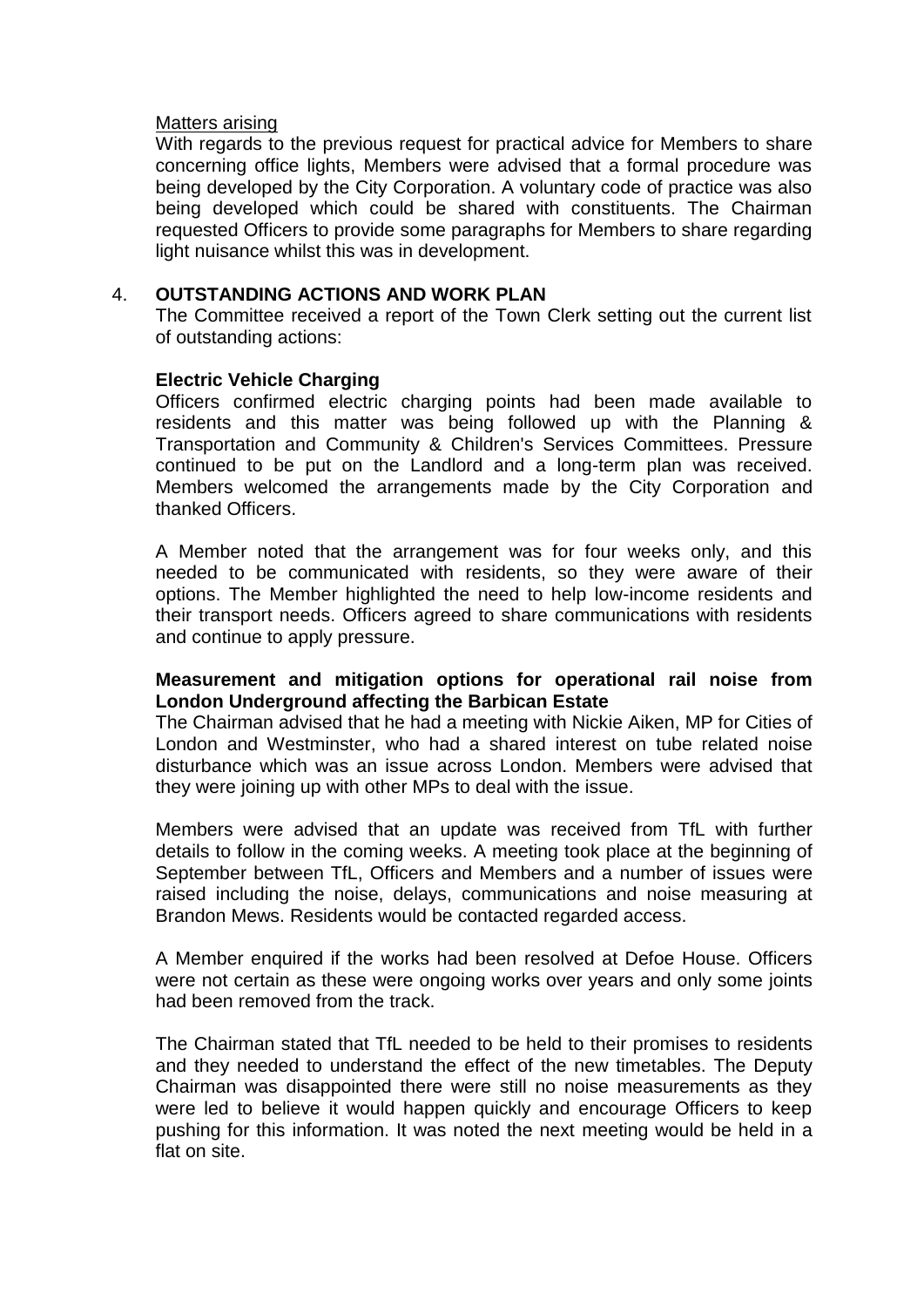#### **Busking at Southwark**

Members were advised that two meetings had taken place between Members, Officers, residents and Southwark and Officers continued to engage with buskers. It was noted there was also an issue with leafletting and there would be a meeting on Friday to resolve issues.

Members requested that Southwark be pushed to enforce on noise nuisance and take resident concerns seriously.

#### 5. **ENVIRONMENT BILL UPDATE**

The Committee received an oral update from the Deputy Remembrancer concerning the Environment Bill.

Members were informed that the Bill was going through its final stages at the House of Lords; the City Corporation had submitted an amendment the desired outcome was not achieved despite a strong collaboration with DEFRA and Cross-Party support. Officers continue to work in collaboration with others and push this agenda forward.

Members discussed and agreed for the need to push the use of green technology and non-mobile road machinery/enforcement power.

With regards to a question concerning controls for generators, Officers were looking at generators and emissions targets set by DEFRA. The Bill would not require electric-based generators but was expected provide trajectory. It was noted that WHO guidelines also supported this, and it was hoped these guidelines would be used to apply pressure.

A Member enquired if companies could buy back the power from the power supply company to get revenue. Officers confirmed this was being explored.

The Chairman was pleased and optimistic the City Corporation was pushing the Government and leading the agenda on air quality in London.

#### 6. **COVID-19 AND BREXIT UPDATE**

The Committee received an oral update from the Port Health and Public Protection Director concerning COVID-19 and the UK's impact of leaving the EU (Brexit) on Port Health & Public Protection.

Although airline activity at HARC during the period was around 25% of pre-COVID levels, greater numbers of pets continue to arrive on each flight, with the team dealing with a record number of animals each month. Port Health has also not slowed down with throughput 30% up on last year, a continuing upward trend.

Members were advised that DP World had announced a £300m investment in a fourth berth at London Gateway Port demonstrating their confidence in the UK and the opportunities it presents.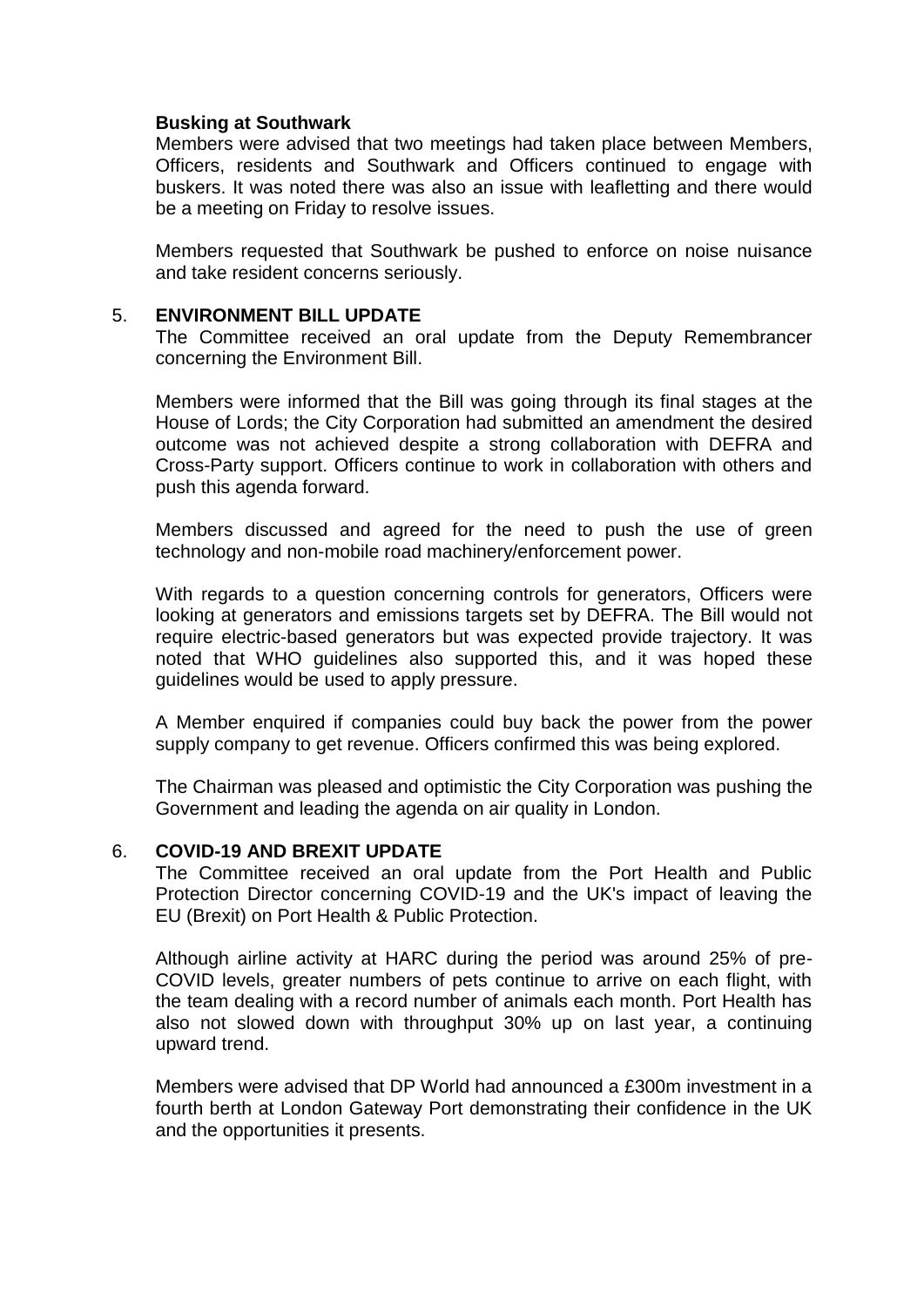On 14 September, the Government confirmed there would be a further delay to the implementation of border controls on EU food and feed. Under the revised timetable:

- The requirements for pre-notification of Sanitary and Phytosanitary (SPS) goods, which were due to be introduced on 1 October 2021, will now be introduced on 1 January 2022;
- The new requirements for Export Health Certificates, which were due to be introduced on 1 October 2021, will now be introduced on 1 July 2022;
- Phytosanitary Certificates and physical checks on SPS goods at Border Control Posts, due to be introduced on 1 January 2022, will now be introduced on 1 July 2022;
- Safety and Security declarations on imports will be required as of 1 July 2022 as opposed to 1 January 2022;
- Full customs declarations and controls will be introduced on 1 January 2022 as previously announced.

This would give the ports and trade more time to prepare for border controls although in practice, no enforcement role would be undertaken and no levy charges likely until July 2022.

Members were informed that the Port Health service had recruited well with only three posts still to recruit and for which there are live recruitment processes. An additional 10 staff have been requested based on the latest Defra/HMRC projections, which could more than double the current workload.

The issue of funding for 2022/23, until the border controls are implemented, was raised with Defra who are discussing continued support with the Treasury. Officers await further details next month. This would also have an impact on live animal checks, which are now unlikely to come into force until the end of 2022.

In response to a question regarding the challenges of animal feed on the south of the river, Officers confirmed two ports on the south coast and facilities were being developed to accept high risk food and feed. As there were less vessels in Kent, the ports could be used strategically.

# 7. **UPDATE ON THE IMPACT OF BUDGET CUTS ON THE CLEANSING SERVICE**

The Committee received an oral update from the Assistant Cleansing Director concerning the impact of budget cuts on the cleansing service.

Members were advised that there had been significant work since January and feedback so far suggested there had been a drop in standard. This was being reviewed and resources rescoped appropriately. Whilst the City is performing better than neighbouring boroughs, an increase of graffiti and flyposting, increased demonstrations from Extinction Rebellion and cleaning up after the Euros have had an impact.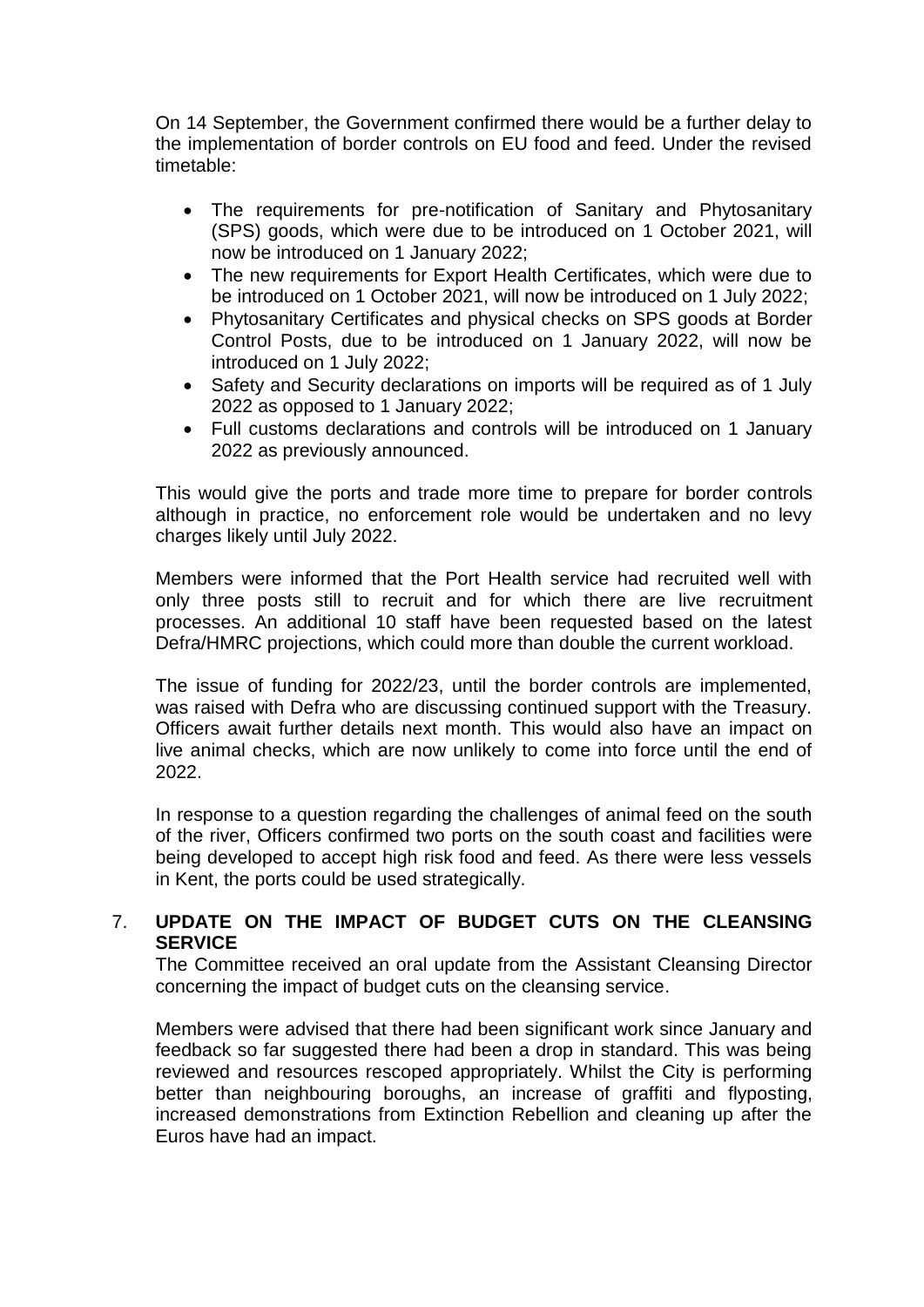Members felt Officers did a good job dealing with graffiti. A Member enquired how much it cost to clean up following Extinction Rebellion events, e.g. the paint on Guildhall, and whether it was environmentally friendly to clean. Officers confirmed they were collating the costs to be included in a report in November. Whilst no chemicals were used, only hot waterpower washing, lots of water and manpower were needed to remove the paint. Members were pleased to learn that the City Corporation were taking Extinction Rebellion to Court for these costs. An application was also being made to convict against protesters.

#### 8. **BUSINESS PLANS 2021/2022: PROGRESS REPORT (PERIOD 1)**

The Committee considered a report of the Executive Director of Environment providing an update on progress made during Period 1 (April-July) against the High-Level Business Plans 2021/22 for the three service areas.

The Committee were determined to protect front line services which could not be done if they kept on being cut. A reprioritisation of spending was therefore required to maintain and improve services.

With regards to food product, a Member questioned why there was an unhappy face for imported food. Officers advised this was the result of a number of reasons as trade had jumped significantly and paperwork was not being delivered in a timely fashion. It was hoped this would improve quickly.

In response to a question concerning Trading Standards complaint numbers, Members were informed that there were many scams and covid incidents in period 1 and it was hoped this again would improve. Officers agreed to provide exact figures.

*Post meeting note: For 1 April 2021 to 30 September 2021, 1,607 complaints were received and for the same period in 2020 there were 1,348, an increase of 19.2%*

Members enquired about enforcement activities against repeat offenders and Officers advised that they were considering what further action appropriate including injunctions and criminal behaviour orders when necessary.

RECEIVED.

### 9. **ADOPTION OF LETTINGS ENFORCEMENT POLICY**

The Committee considered a report of the Director of Markets & Consumer Protection concerning the adoption of a Lettings Enforcement Policy.

Members were informed that the proposed Policy would mainly deal with breaches of legislation and provided guidelines for setting penalties for breaches.

**RESOLVED** – That Members agree to the adoption of the Lettings Enforcement Policy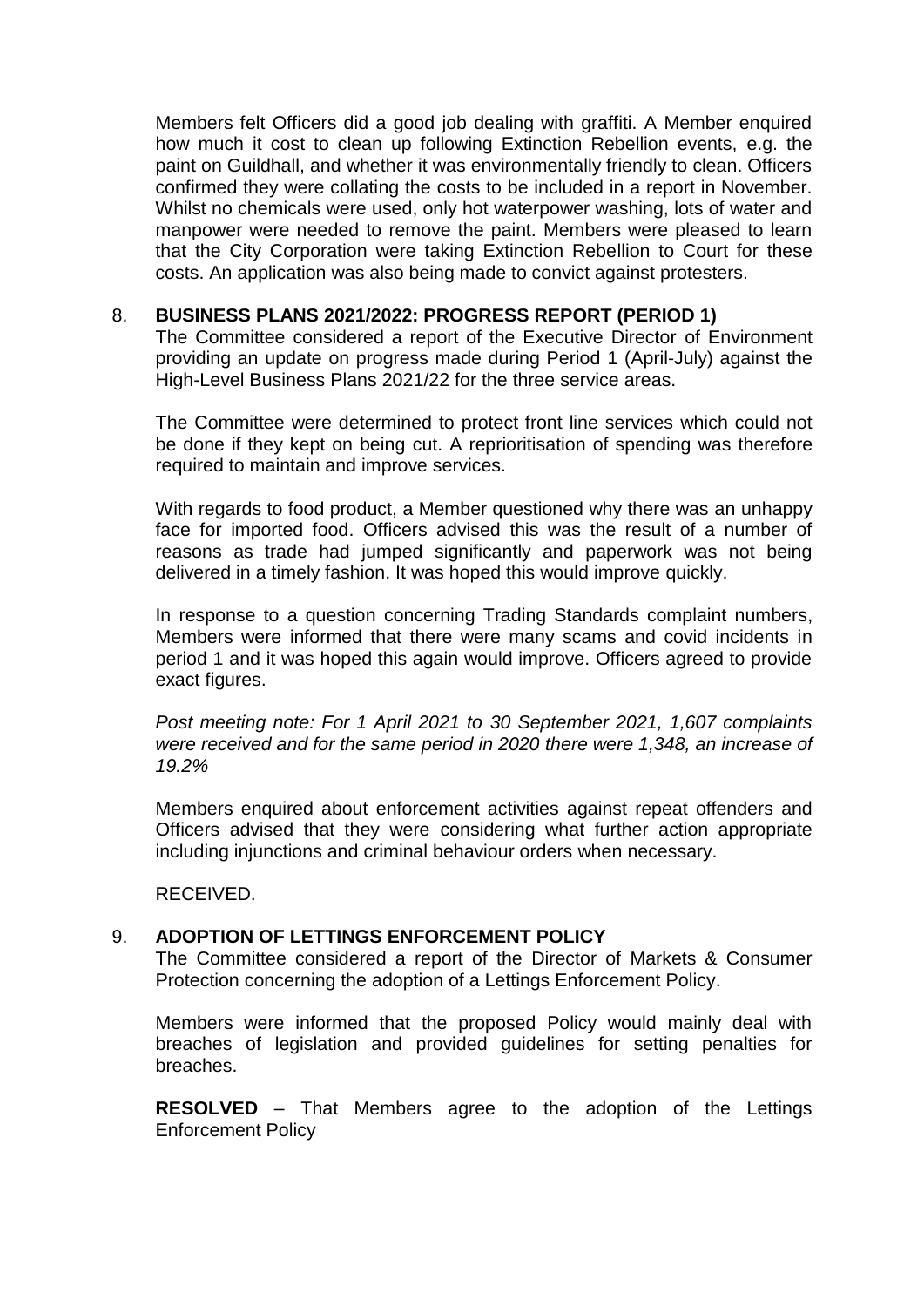# 10. **DRAFT CITY OF LONDON CONTAMINATED LAND INSPECTION STRATEGY 2021-2030**

The Committee considered a report of the Director of Markets & Consumer Protection concerning the City of London Contaminated Land Inspection Strategy 2021-2030.

Members were advised that it as a requirement to adopt a new strategy which now included changes from all relevant committees.

A Member enquired if there was currently any contaminated land or areas of concern for the City Corporation on the register of contaminated land. Officers confirmed there were not any areas of concern and reminded Members that only areas inside of the City of London or the City Corporation's ownership were within its statutory requirements. This was monitored and the Corporation worked with other Local Authorities when necessary.

**RESOLVED** – That Members approve the proposal set out in paragraph 10 that the attached contaminated land inspection strategy 2021-2030 (Appendix 1) is adopted from the 1 October 2021.

### 11. **DELEGATED AUTHORITY REQUEST - REPLACEMENT OF THE LADY AILEEN'S ENGINES**

The Committee considered a report of the Director of Markets & Consumer Protection requesting delegated authority to the Town Clerk regarding the replacement of the Lady Aileen's engines.

Members were informed that the Lady Aileen was over 20 years old, and whilst the hull was in good condition, the engines were of an even older design and deteriorating with parts harder to source. Replacement of the engines with the latest technology would improve efficiency and reduce emissions and carry forward from 2020/21 had been agreed for this purpose.

The proposal would be considered by the Corporate Projects Board and Projects Sub Committee and delegated authority was requested in order that the project could be progressed promptly. This request was approved by Members.

**RESOLVED** – that Members delegate authority to the Town Clerk, in consultation with the Chairman and Deputy Chairman, to approve the Gateway 1-4 Project Proposal and Options Appraisal for the replacement of the Lady Aileen's engines.

### 12. **RISK MANAGEMENT - PERIODIC UPDATE REPORT**

The Committee received a report of the Executive Director Environment providing assurance that risk management procedures in place within the Department of the Built Environment, Department of Markets and Consumer Protection, and the Open Spaces Department are satisfactory and that they meet the requirements of the corporate Risk Management Framework. Risk is reviewed regularly within each department as part of the ongoing management of operations.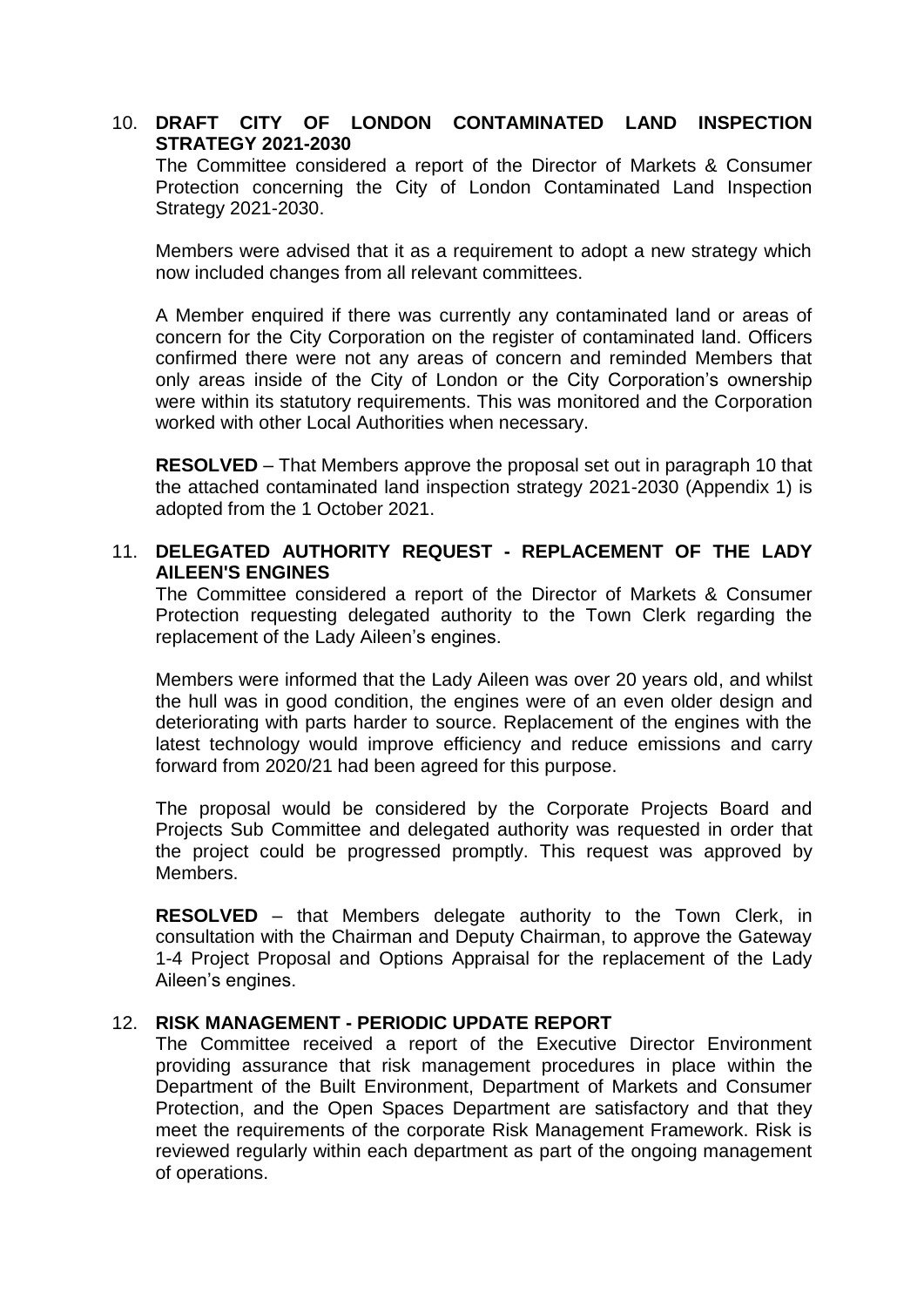The Committee was provided with an update on the management of risks faced by the departments.

**RESOLVED** – That Members note the report and the actions taken by each service area to monitor, mitigate and manage effectively risks arising from their operations.

# 13. **QUESTIONS ON MATTERS RELATING TO THE WORK OF THE COMMITTEE**

#### Speed boats

A Member asked the Committee and Officers to take note of the excessive noise from speed boats on the river at the upcoming Committee River Inspection and asked if this could be reviewed. Officers confirmed this had been raised with the Port of London Authority as to what could be legally done on this matter. Officers agreed to follow up with the Chief Executive.

### 14. **ANY OTHER BUSINESS THAT THE CHAIRMAN CONSIDERS URGENT**

#### Thames Fishery Research Experiment

The Chairman highlighted the successful City of London Thames Fishery Research Experiment on 18 September 2021 and thanked Officers for organising the event.

#### Launch of the new World Health Organisation (WHO) Air Quality Guidelines

Members were advised that guidelines were last published in 2006 and there had been lots of movement since leading to significant changes. The guidelines were not legally binding but provided a great evidence base. It was noted that the new Environment Bill set national targets supported by these guidelines and the City Corporation was already well on track to reach the targets. Officers would consider the implications for the Corporation and bring a report to the Committee for consideration.

# 15. **EXCLUSION OF THE PUBLIC**

**RESOLVED**, that – under Section 100(A) of the Local Government Act 1972, the public be excluded from the meeting for the following items on the grounds that they involve the likely disclosure of exempt information as defined in Part I of the Schedule 12A of the Local Government Act.

### 16. **NON-PUBLIC MINUTES**

**RESOLVED**, that the non-public minutes of the meeting held on 13 July 2021 were approved as an accurate record.

### 17. **PORT HEALTH AND ENVIRONMENTAL SERVICES DEBTORS - PERIOD ENDING 30 JUNE 2021**

The Committee noted a report of the Executive Director of Environment regarding Port Health and Environmental Services Debtors for the period ending 30 June 2021.